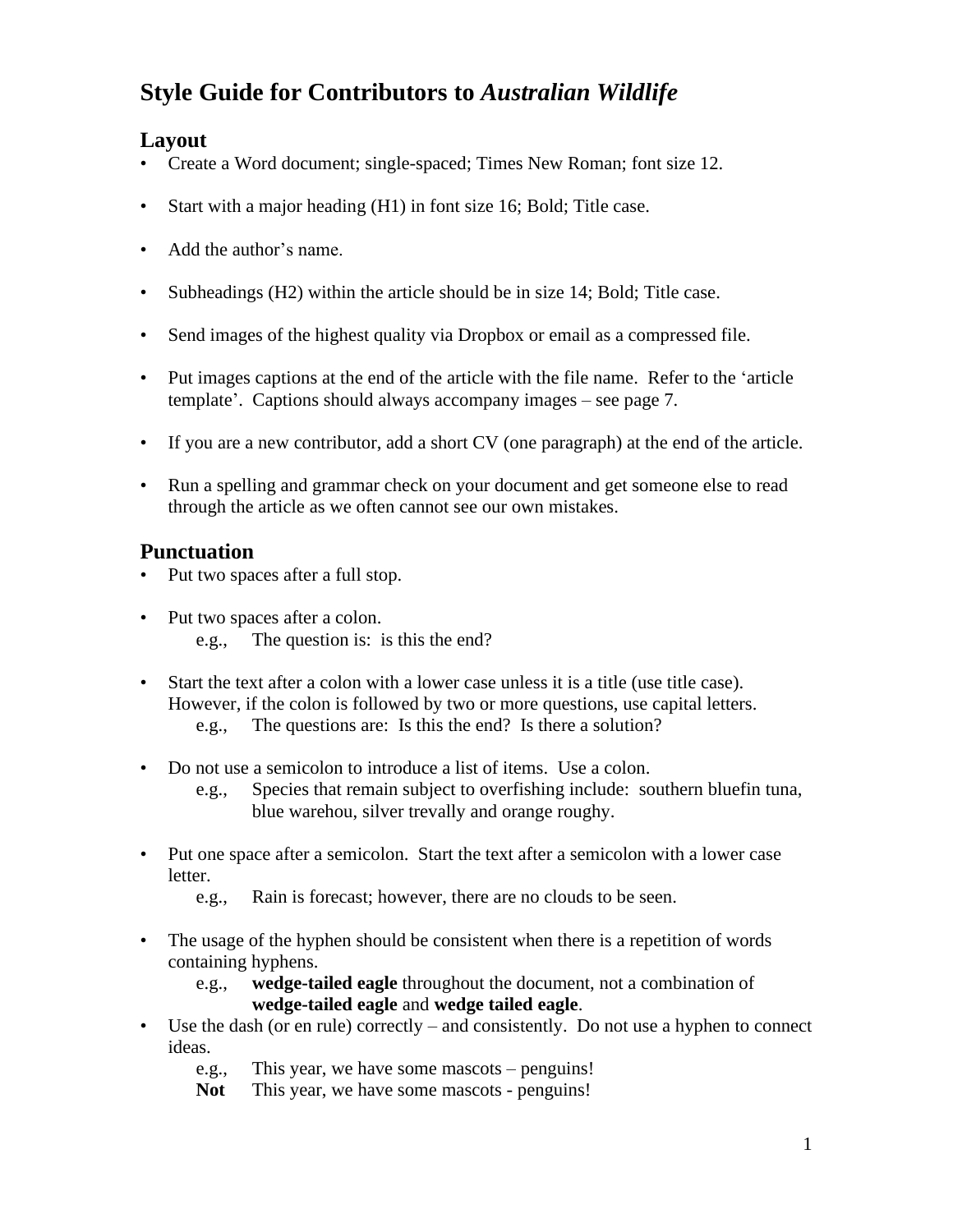- Use the n-dash for figures ranges and to denote spatial relationships rather than a hyphen.
	- e.g., 1975–2007; the Murray–Darling Basin; toad–crocodile encounter rates
- Quotation marks for quoting direct speech or text should be the **double curly** " ", and the font should be italicised.
	- e.g., Professor Kathy Belov wrote in ABC Science in August 2012: "*Vaccine development takes time, and time is something the devils don't have*."
- Use **single curly** quotation marks ' ' for ironic emphasis of words, nicknames, or new ideas.

e.g., 'jelly-bean' stage pouch young; a wombat called 'Peter'

- Single words or phrases are to be enclosed by quotation marks without punctuation. e.g., … 'experiments', …
- Use the curly style of an apostrophe and be consistent. e.g., Australia's fauna **not** Australia's fauna
- Avoid misusing apostrophes in plural nouns. e.g., Many Australians have … **not** Many Australian's have …
- When using a numbered list to present a list of items that complete an introductory sentence, start each item with a capital letter and separate items with a colon, finishing the last one with a full-stop.
	- e.g., SFID's aims are to:
		- 1. Recruit individuals and organisations with necessary skills and abilities,
		- 2. Encourage and promote government and legislative policy change, and
		- 3. Assist with education programs.
- When presenting a list of items, use numbering consistently throughout, not a mixture of bullet points and numbering.
- When presenting a numbered list of items, use numbered points consistently throughout the article.
	- e.g., The three main aims of the project are to:
		- 1. Recruit individuals and organisations with necessary skills and abilities,
		- 2. Encourage and promote government and legislative policy change, and
		- 3. Assist with education programs. **Not** 1) or (1) etc.
- When using a second set of points, within the first set of points, change the format of the bullet points, change the list level, and end the last point with a full stop. e.g.,
	- 1. Use only wildlife-friendly fruit-tree netting. Ideally, fruit-tree netting should not be used at all. But if it must, ensure it is wildlife-friendly, which means: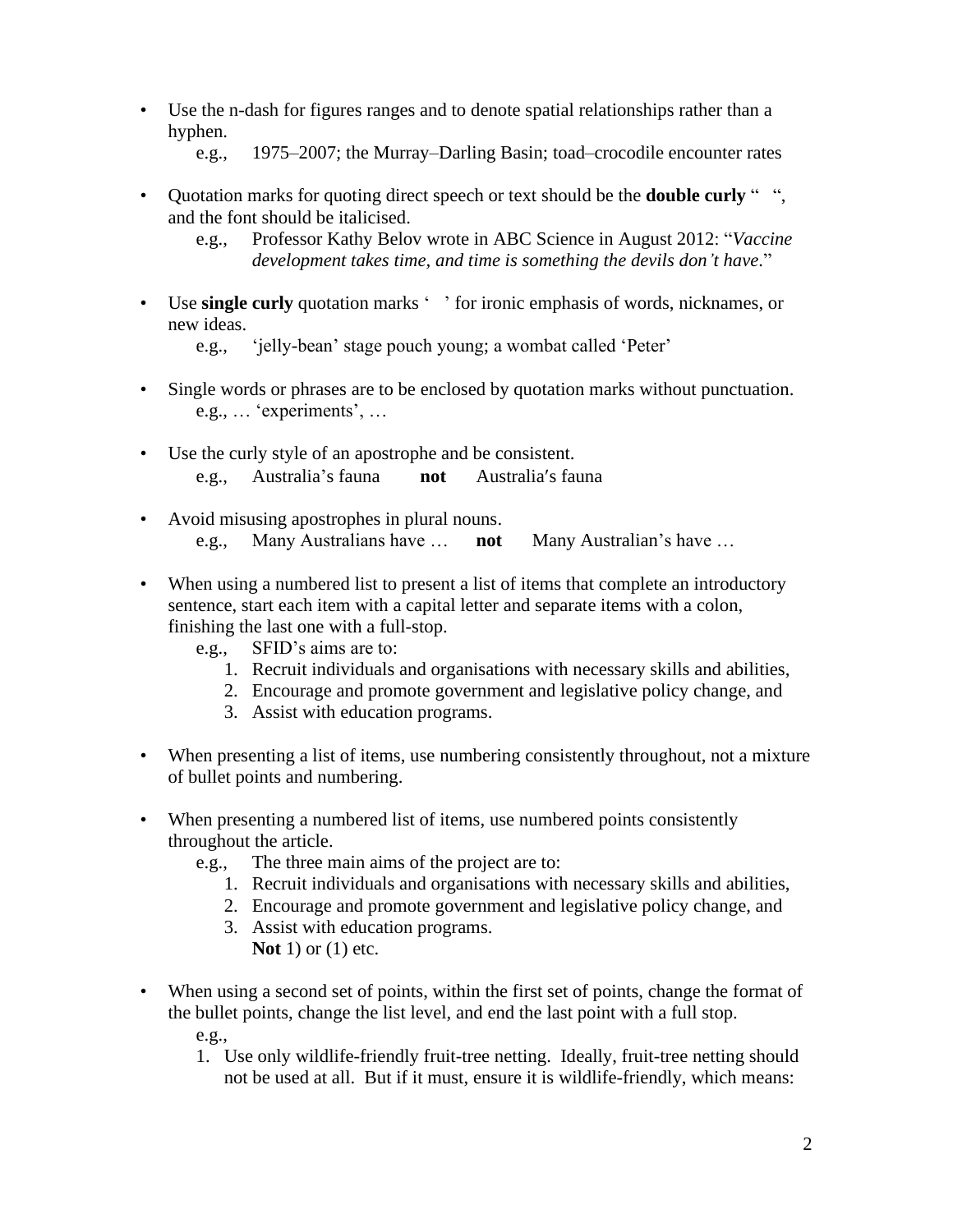- a. It should not have a gap size of more than five millimetres when taut, and
- b. Avoid using black and/or monofilament types.
- 2. Manage any barbed wire…….

#### **Numbers or Numerals**

- Spell out numbers zero through to one hundred using words, including whole numbers used in combination with hundred, thousand, hundred thousand, million, billion, and beyond, unless they are attached to a unit of measurement or percentage.
	- e.g., two hundred; twenty-eight thousand; three hundred thousand; one million
- Large round numbers are often spelt out but be consistent within a sentence. e.g., You can earn from one million to five million **not** one million to 5 million.
- Use commas with four-digit numbers/separate thousands by a comma. e.g., 837,000 hectares, 1,054 people and \$2,417,592.21
- Hyphenate all compound numbers and written-out fractions. e.g., twenty-one **not** twenty-one and two-thirds **not** 2/3
- Mixed fractions to be expressed in figures unless they begin a sentence.
	- e.g., We expect a 5 1/2 percent wage increase.
	- e.g., Five and one-half percent was the expected wage increase.
- Write whole numbers above 999,999 in words. e.g., One million **not** 1 million
- Write decimal numbers above 999,999 in numerals and then words. e.g., 2.7 trillion **not** two point seven trillion
- It is unnecessary to use a decimal point or a dollar sign when writing out sums of less than a dollar.

e.g., He had only sixty cents **not** He had only \$0.60

- Write decimals using numerals. Many writers put a zero in front of the decimal point as a courtesy to readers.
	- e.g., The plant grew 0.79 inches last year **or** The plant grew only 0.07 inches this year
- Do not add the word "dollars" to figures preceded by a dollar sign or add decimal places to a whole number.
	- e.g., I have \$1,250 in my account **not** I have \$1,250 dollars in my account

e.g., \$70 **not** \$70.00

- In the general text, spelling out ordinal numbers is preferable.
	- e.g., Tenth anniversary **not** 10th anniversary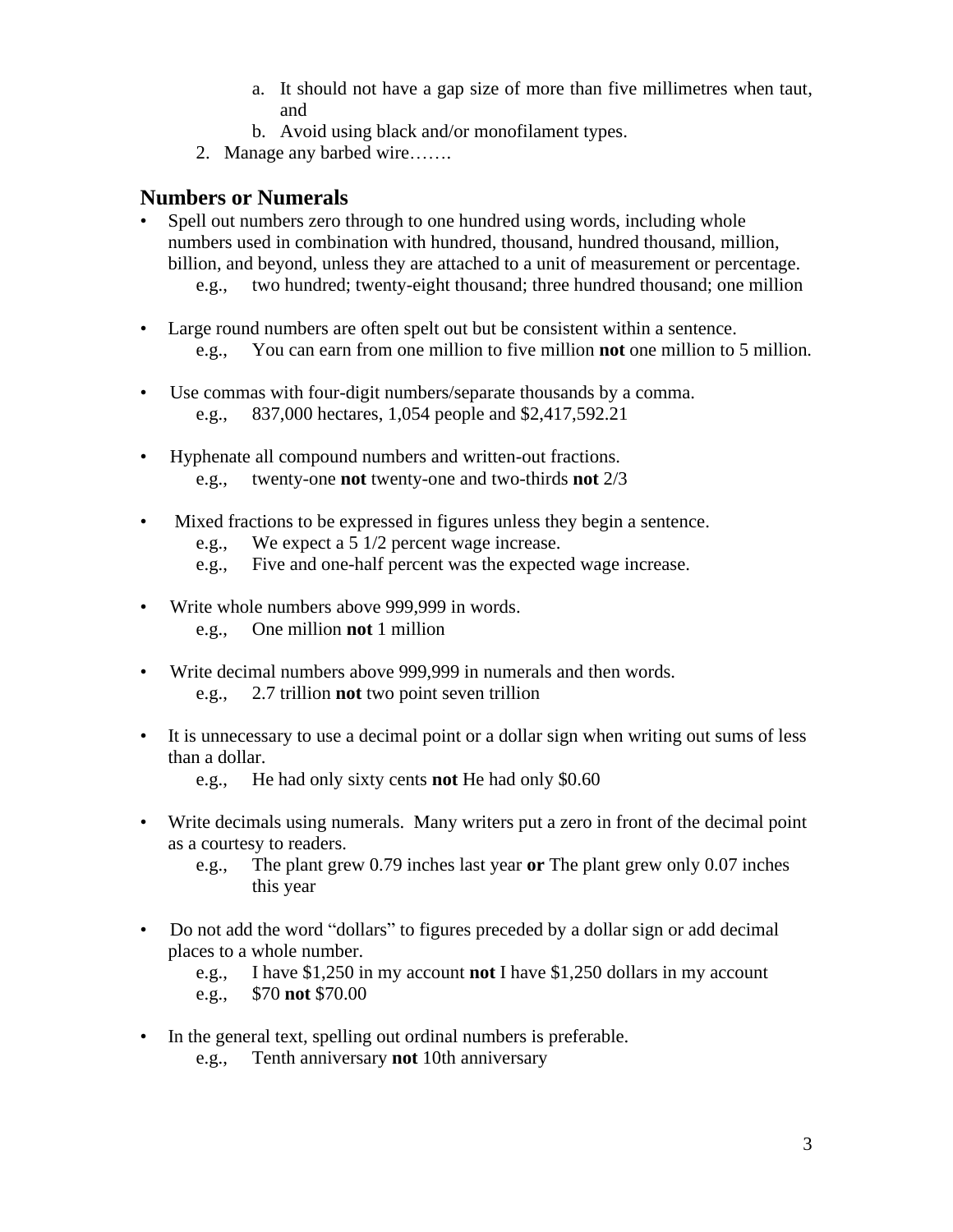## **Dates and Years**

- Use numerals to express dates and years, except when the date or year begins a sentence.
	- e.g., 1 to 31 January 2020 **not** first to thirty-first January two thousand and twenty
	- e.g., The year was 1956
	- e.g., Nineteen fifty-six was quite a year
- Using a superscript is not necessary. e.g., 10 August 2020 **not**  $10^{th}$  August 2020
- Express decades in complete numerals. Do not use an apostrophe between the year and the s
	- e.g., During the 1980s and 1990s, the economy grew
- When spelling out decades, do not capitalize them. e.g., During the eighties and nineties, the economy grew

#### **Times**

- Use numerals to express times, and for the top of the hour drop the :00. e.g., 9 am **not** 9:00 am
- For clarity, use noon and midnight rather than 12 pm and 12 am
- Use am and pm **not** A.M. and P.M. **or** a.m. and p.m.
- Place a space between the time and am or pm. e.g., 8 am, 3:09 pm and 11:20 pm
- Using numerals for the time of day has become widely accepted.
	- e.g., The flight leaves at 6:22 am or Please arrive by 12:30 pm sharp
- When spelling out the time of day.
	- e.g., She takes the four thirty-five train or The baby wakes up at five o'clock in the morning.

#### **Percentages**

• Use percent not %, unless in a table with figures. Use a figure rather than a word, even if less than 10, as in: 9 percent **not** than nine percent. In other words, treating it like a unit of measurement.

## **Other Common Errors**

- The past tense of the verb **to lead** is **led**, not lead (heavy metal)
- mitigate impacts **not** mitigate against impacts
- a criterion, several criteria
- a phenomenon, several phenomena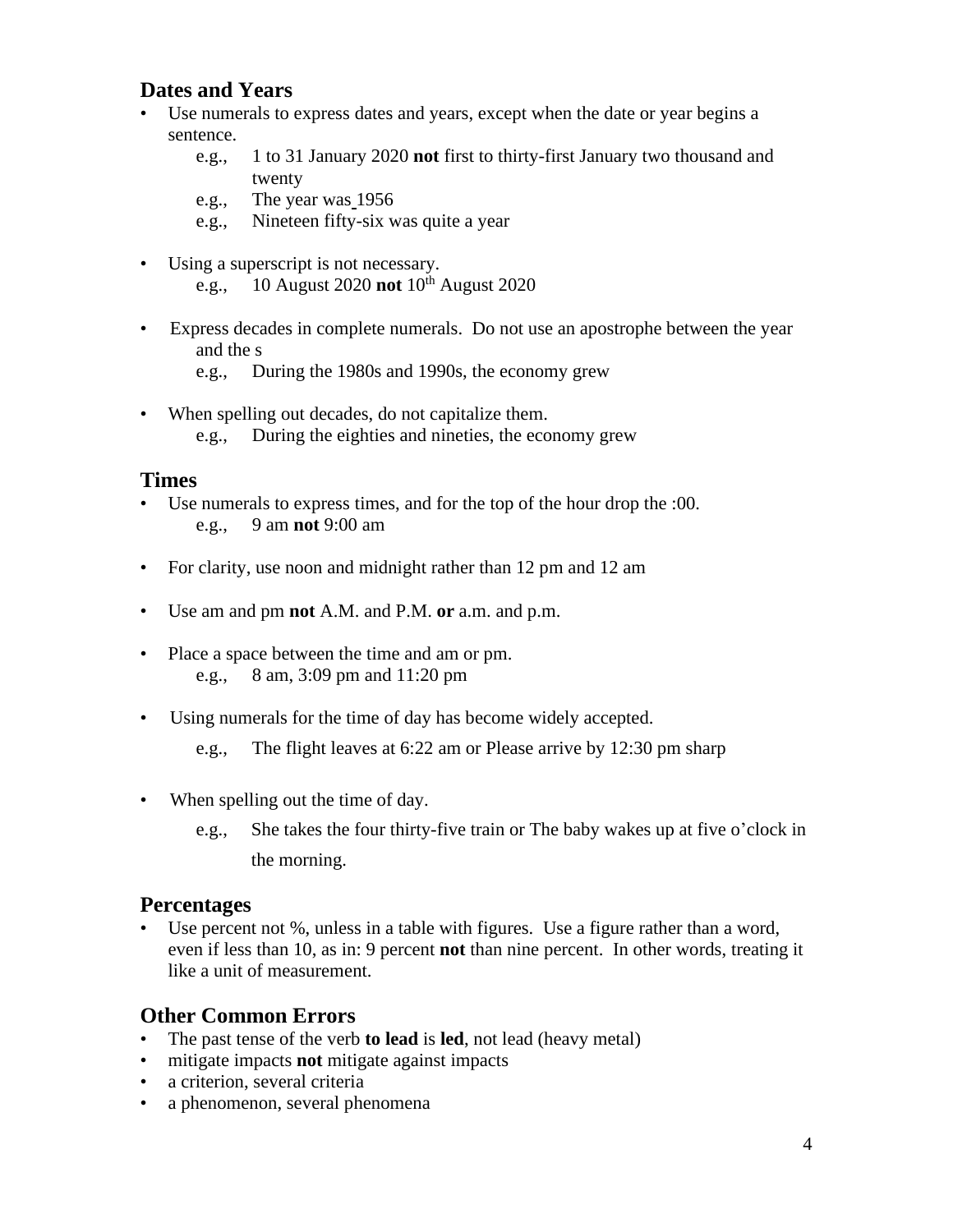- one fungus, several fungi
- a bacterium, bacteria
- an alga, a colony of algae
- minuscule
- principle (idea) and principal (foremost)
- learnt **not** learned
- burnt **not** burned
- spelt **not** spelled
- enquire/enquiry **not** inquire/inquiry
- trialled **not** trialed
- photograph **not** photo

## **Subject and Verb/Pronoun Agreement**

When you write a sentence, please think about whether your subject is singular or plural. I know these days 'they' and 'their' are used everywhere to refer to anything or anyone to avoid awkward 'he/she/it' and 'his/her/its' constructions or make a statement that could apply to anyone. However, if the subject is clearly one or the other, using a combination of singular and plural in the same sentence is not a good look.

e.g., If the native animal loses its (third-person singular) natural instinct to survive, they become easy prey (third-person plural).

The sentence should read either:

If the native animal loses its natural instinct to survive, then it becomes easy prey.

or

If native animals lose their natural instinct to survive, then they become easy prey.

Another example:

there are growing signs **not** there is growing signs

#### **Common Names of Animals and Plants**

- Common names should be consistently lowercase e.g., common bushtail possum, with the exception of a species named after a person or place.
	- e.g., Leadbeater's possum (*Gymnobelideus leadbeateri*)
	- e.g., Tasmanian devil (*Sarcophilus harrisii*).
- Include the genus and species at the first mention of the common name.
	- e.g., Royal grevillea (*Grevillea victoriae*) is one of more than 350 species in the genus Grevillea. After that, refer to the plant/animal by its common name.
	- e.g., Royal grevillea is a shrub endemic to south-east New South Wales.
- Names of diseases and generic drugs or chemicals are **not** capitalised.
- Titles of books, journals, acts of parliament (full title, including the year of enactment) and names of ships are italicised.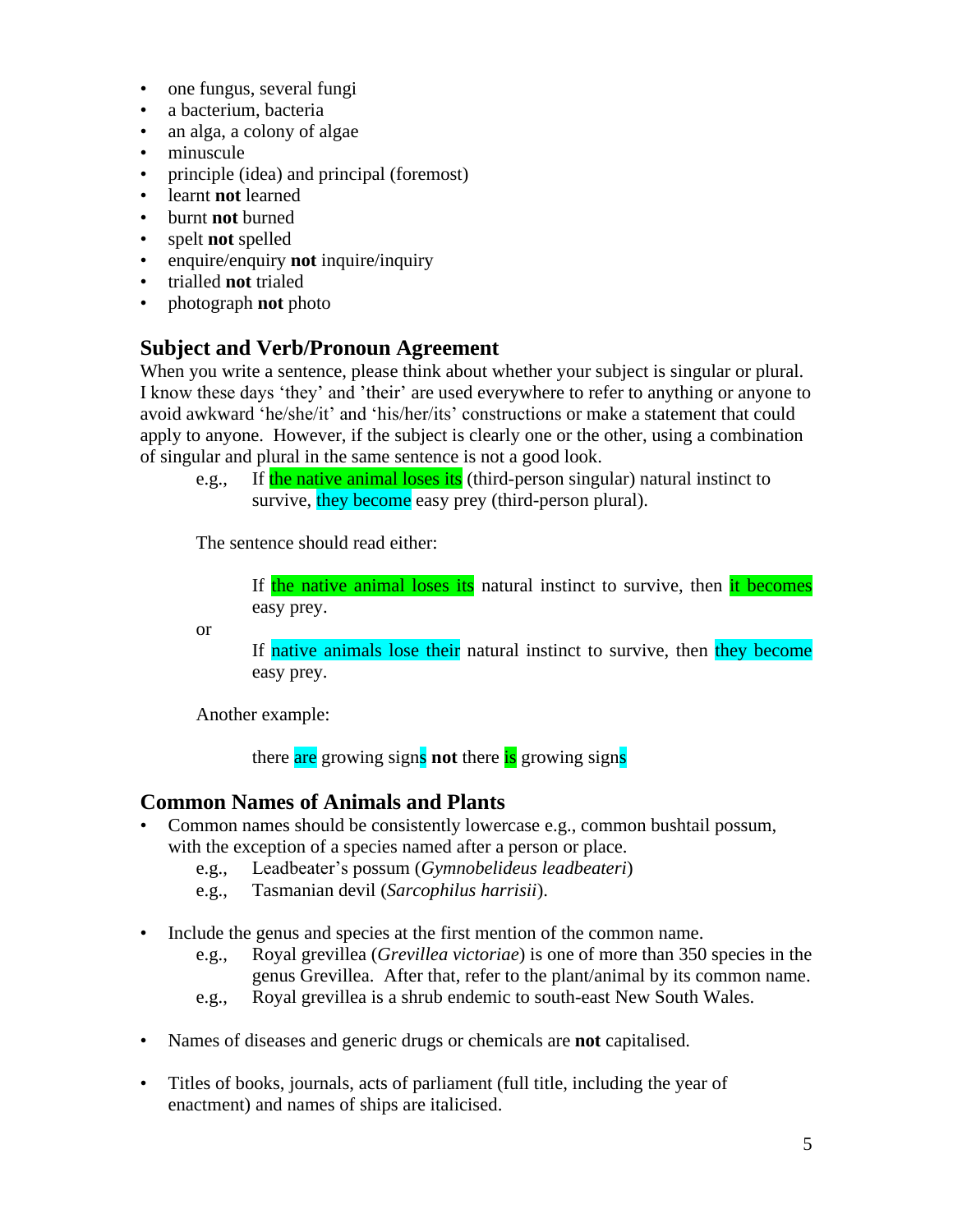- Titles of conference presentations and journal articles are not italicised but enclosed in single quotation marks.
	- e.g., She delivered a paper entitled 'Challenges to bird conservation in the tropics', published in *Proceedings of the Ecological Society of Australia.*

# **Scientific Names**

- It is each contributor's responsibility to include and spell scientific names − or people's names – correctly.
- Genus and species names (Latin names) are always in italics, with only the initial letter of the genus capitalised.
	- e.g., The northern quoll (*Dasyurus hallacatus*) **not** *Dasyurus Hallacatus* **nor** *dasyurus hallacatus* **nor** *Dasyurus-hallacatus*
- Names of families, orders, classes, phyla, or kingdoms always have an initial capital letter but are not italicised.
	- e.g., family Petauridae; order Diprodontia; class Mammalia

## **Names vs Generic Nouns**

- Current … agreements with supporting Tasmanian institutions (Tasmanian Quoll Conservation Program, ….)
- The word 'institutions' could refer to several institutions, so it is a generic noun. It is not a name, so it will be lower case. On the other hand, the example in brackets is a name, or proper noun, so it will be capitalised.
- When mentioning names of programs, please ensure that the exact name is used, not some approximation.
	- e.g., International Union for Conservation of Nature **not** the International Union of Nature Conservation. If in doubt, Google it!
- In general text and conversational tone, capitalising the classification of a species' conservation status is not required, however if you are identifying its status, the classification should be capitalised:
	- e.g., The northern quoll is endangered and therefore …
	- e.g., The northern quoll is listed as Endangered, nationally.

# **Abbreviations**

Please note that some abbreviations use periods, and others do not.

- i.e., **not** ie;
- e.g., **not** eg;
- et al. **not** et al;
- 9 am **not** 9 a.m.
- Mr/Dr **not** Mr./Dr. (**not** Mister or Doctor)
- PhD **not** Ph.D
- Pty Ltd **not** PTY LTD
- etc. **not** etc